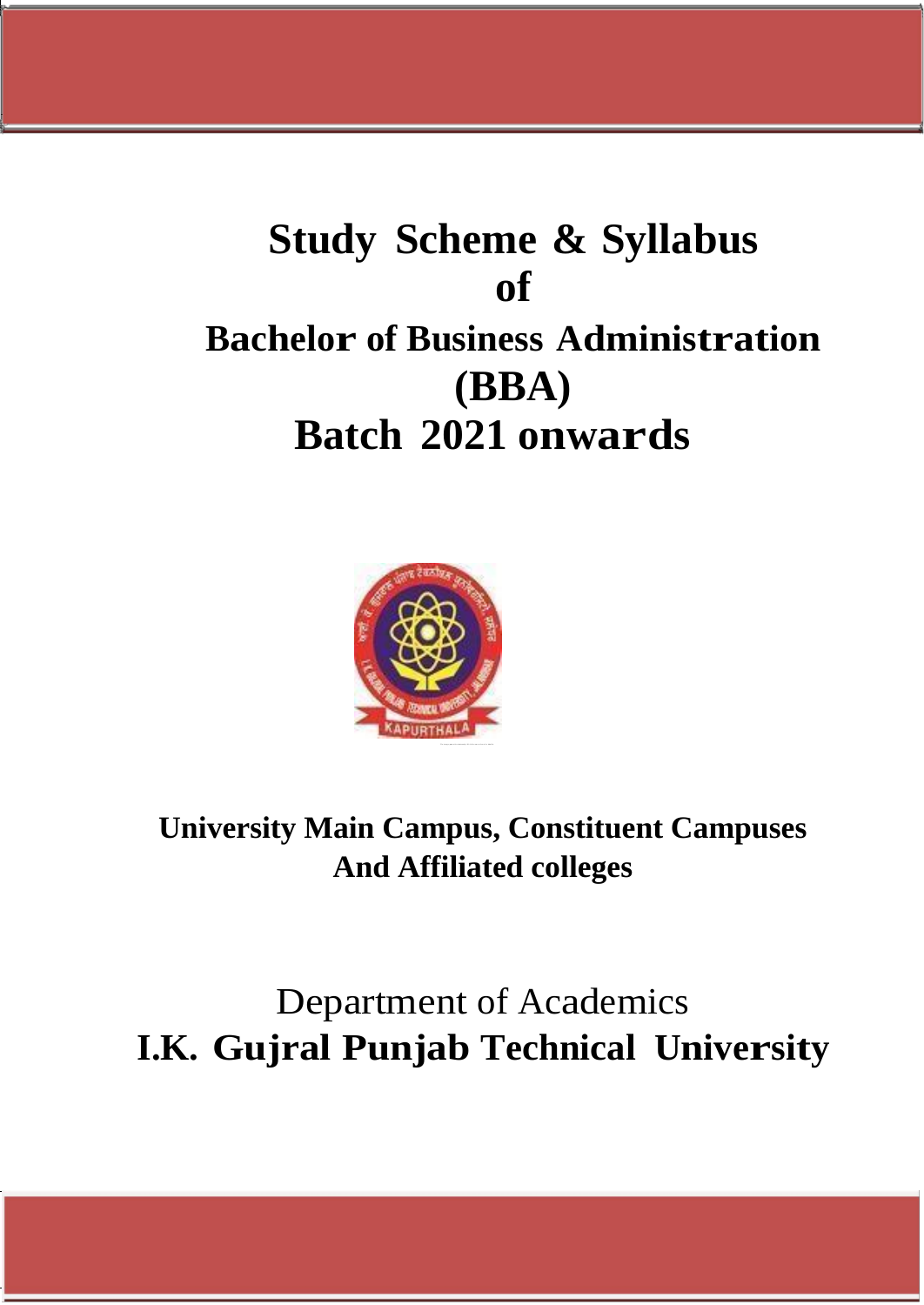#### **Courses & Examination Scheme:**

#### **First Semester**

| Course             | <b>Course Type</b>                                                  | <b>Course Title</b>                                                | <b>Load Allocations</b> |              |                | <b>Marks Distribution</b> |          | Total        | Credits        |
|--------------------|---------------------------------------------------------------------|--------------------------------------------------------------------|-------------------------|--------------|----------------|---------------------------|----------|--------------|----------------|
| Code               |                                                                     |                                                                    | $L^*$                   | $T^*$        | P              | Internal                  | External | <b>Marks</b> |                |
| <b>BBA</b> 101-18  | Core Theory 1                                                       | Principles and Practices of<br>Management                          | 5                       | 1            | $\Omega$       | 40                        | 60       | 100          | 6              |
| <b>BBA 102-18</b>  | Core Theory 2                                                       | <b>Basic Accounting</b>                                            | 5                       | $\mathbf{1}$ | $\Omega$       | 40                        | 60       | 100          | 6              |
| <b>BBAGE101-18</b> | General Elective 1                                                  | Managerial Economics I                                             | 5                       | 1            | $\theta$       | 40                        | 60       | 100          | 6              |
| <b>BTHU103/18</b>  | <b>Ability</b><br>Enhancement<br><b>Compulsory Course</b><br>(AECC) | English                                                            | $\mathbf{1}$            | $\theta$     | $\Omega$       | 40                        | 60       | 100          | $\mathbf{1}$   |
| <b>BTHU104/18</b>  | Ability<br>Enhancement<br><b>Compulsory Course</b><br>(AECC)        | English<br>Practical/Laboratory                                    | $\Omega$                | $\Omega$     | $\mathfrak{D}$ | 30                        | 20       | 50           | 1              |
| <b>HVPE101-18</b>  | <b>Ability</b><br>Enhancement<br><b>Compulsory Course</b><br>(AECC) | Human Values, De-<br>addiction and Traffic Rules                   | 3                       | $\Omega$     | $\theta$       | 40                        | 60       | 100          | $\overline{3}$ |
| <b>HVPE102-18</b>  | Ability<br>Enhancement<br><b>Compulsory Course</b><br>(AECC)        | Human Values, De-<br>addiction and Traffic Rules<br>(Lab/ Seminar) | $\Omega$                | $\Omega$     | $\overline{2}$ | 25                        | $-***$   | 25           | 1              |
| <b>BMPD102-18</b>  |                                                                     | <b>Mentoring and Professional</b><br>Development                   | $\theta$                | $\theta$     | $\overline{2}$ | 25                        | $-***$   | 25           | $\mathbf{1}$   |
|                    | <b>TOTAL</b>                                                        |                                                                    | 19                      | 3            | 6              | 280                       | 320      | 600          | 25             |

\*\*The Human Values, De-addiction and Traffic Rules (Lab/ Seminar) and Mentoring and Professional Development course will have internal evaluation only.

Note: One each seminar will be organized on Drug De-addiction and Traffic Rules. Eminent scholar and experts of the subject will be called for the seminar at least once during the semester. It will be binding for all students to attend the seminar.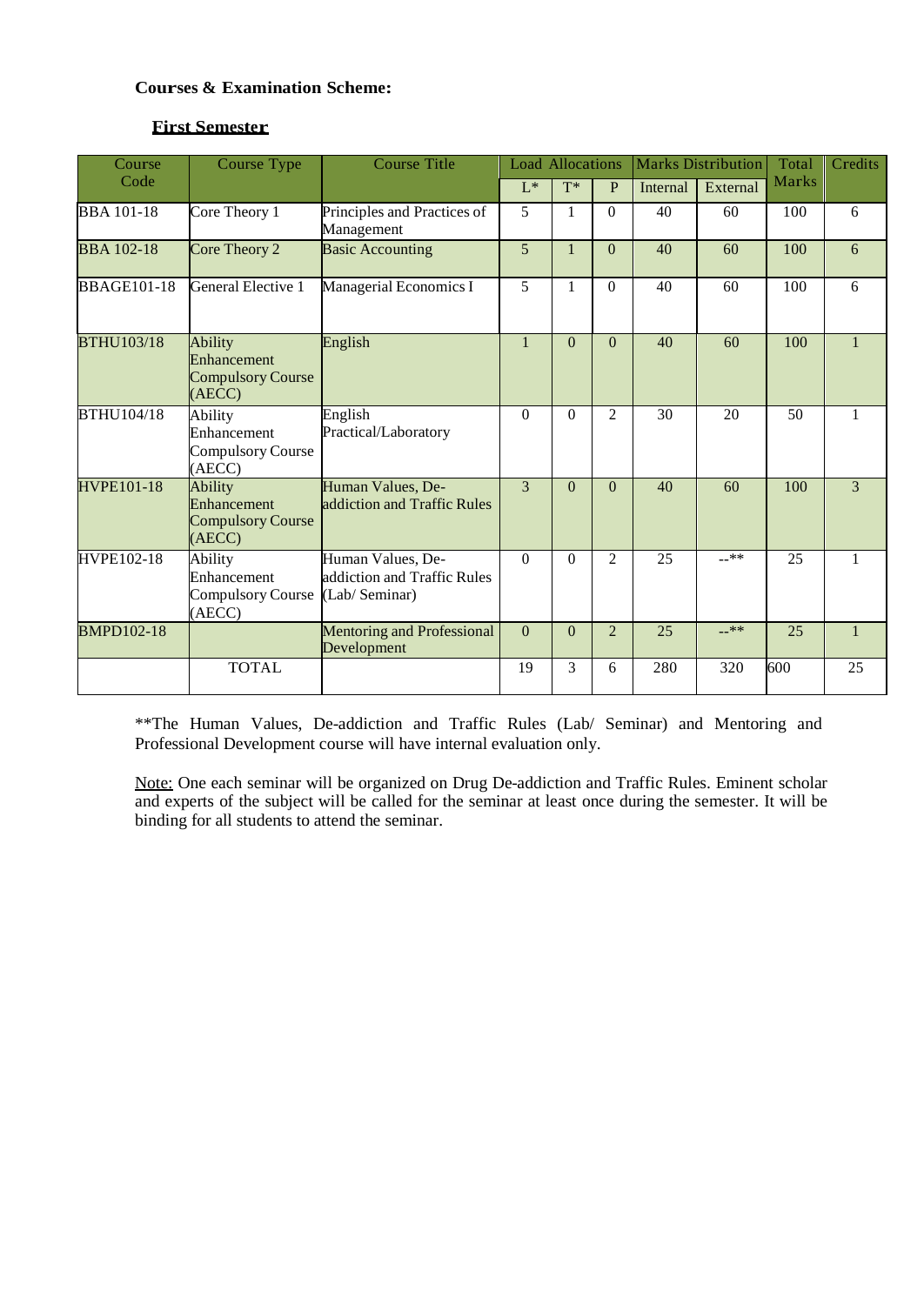## **Program Educational Objectives (PEOs)**

PEO1: Graduates will develop expertise in the area of accounts, marketing, interpersonal skills, human resource management and entrepreneurship.

PEO2: Graduates will develop competencies in qualitative and quantitative techniques to analyse the business data.

PEO3: Graduates will develop an understanding of economic, legal and social environment of Indian business.

PEO4: Graduates will develop responsiveness to social issues and will be able to identify business solutions to address the same. They will also be able to understand the issues of business ethics.

#### **Program Outcomes (POs)**

At the end of the program the student will be able to:

PO1: Evaluate and describe contextual forces (macro and micro both) in business environment and identify their impact on business operations.

PO2: Recognise and apply various qualitative, technical and analytical methods in solving business problems.

PO3: Communicate effectively in various business settings both in written and oral formats.

PO4: Explain the responsibility of business towards development of society. Students will also be able to distinguish between ethical and unethical behaviours.

PO5: Develop strategies for effective functioning of functional areas such as marketing, strategy, finance and operations.

PO6: Apply the entrepreneurial and managerial skills for effective business management.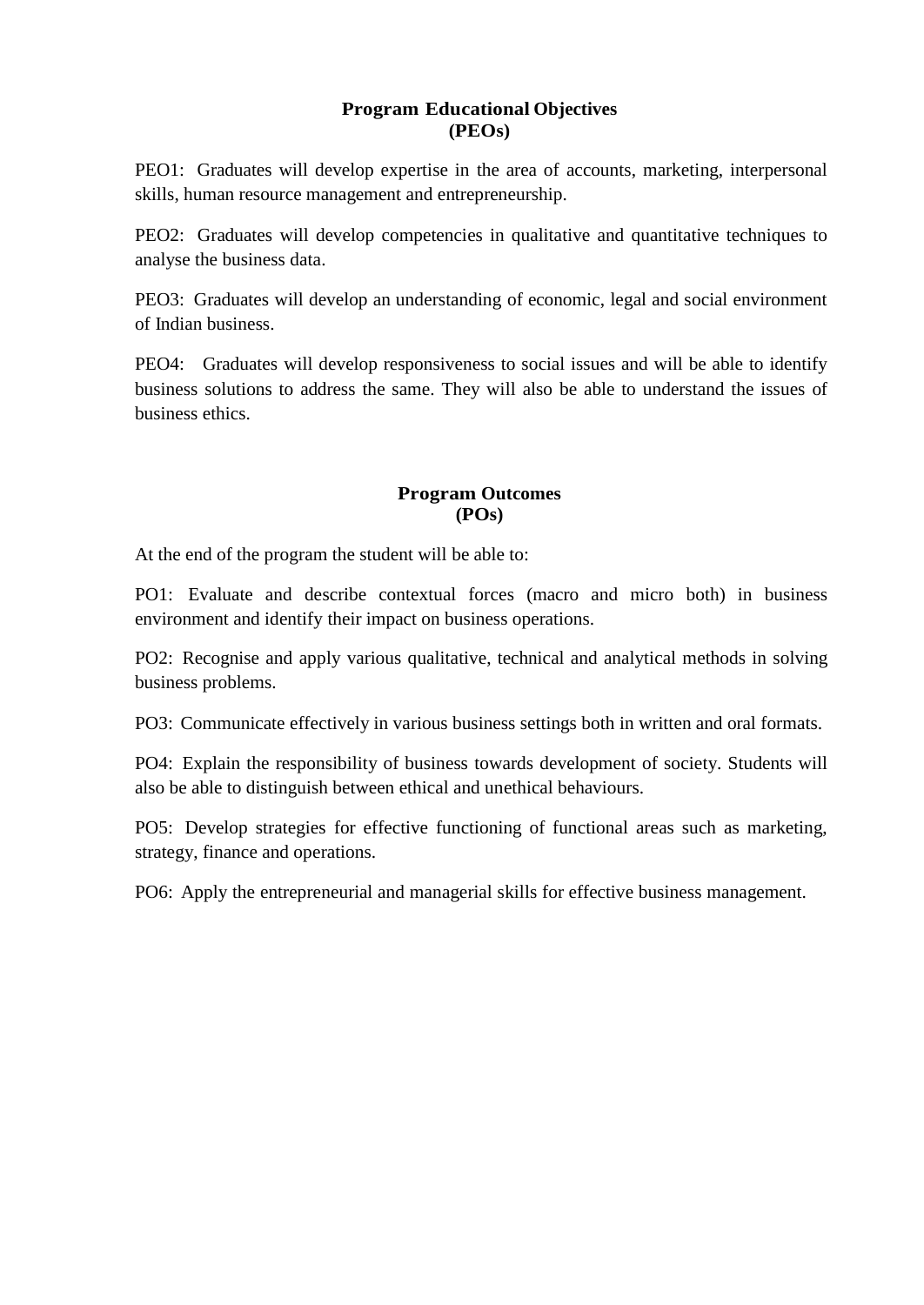## **BBA 101 Principles and Practices of Management**

**Course objective:** the course aims at providing fundamental knowledge and exposure to the concepts, theories and practices in the field of management. And to facilitate the students in appreciating need/significance and applications of various managerial functions.

**Course Outcomes (COs):** After completion of the course, the students shall be able to:

CO1: Describe fundamental concepts, nature and principles of Management.

CO2: Explain the role and responsibilities of managers and adapt to the various styles of management across organizations.

CO3: Develop analytical abilities to face the business situations.

CO4: Apply various tools that would facilitate the decision making process in the business.

CO5: Develop peer based learning and working in groups and teams.

#### **Unit – I**

Management: Meaning, definitions, nature and scope, functions of management. Managerial roles and skills. Forms of different organizations: sole proprietorship, partnership and Joint Stock Company.

Evolution of management thoughts: classical and new classical systems, contingency approaches, Scientific management.

#### **Unit – II**

Planning: nature, purpose and functions, types of plan, Management by Objective (MBO), steps in planning.

Decision Making: Meaning, Steps in Decision Making, Techniques of Decision Making.

Strategic planning – concepts, process, importance and limitations; Growth strategies-Internal and external.

## **Unit – III**

Organizing: Concept, formal and informal organizations, task force, bases of departmentation, different forms of organizational structures, avoiding organizational inflexibility. Teamwork – meaning, types and stages of team building.

Concept of staffing- Recruitment and Selection.

Motivation – concept, importance and theories.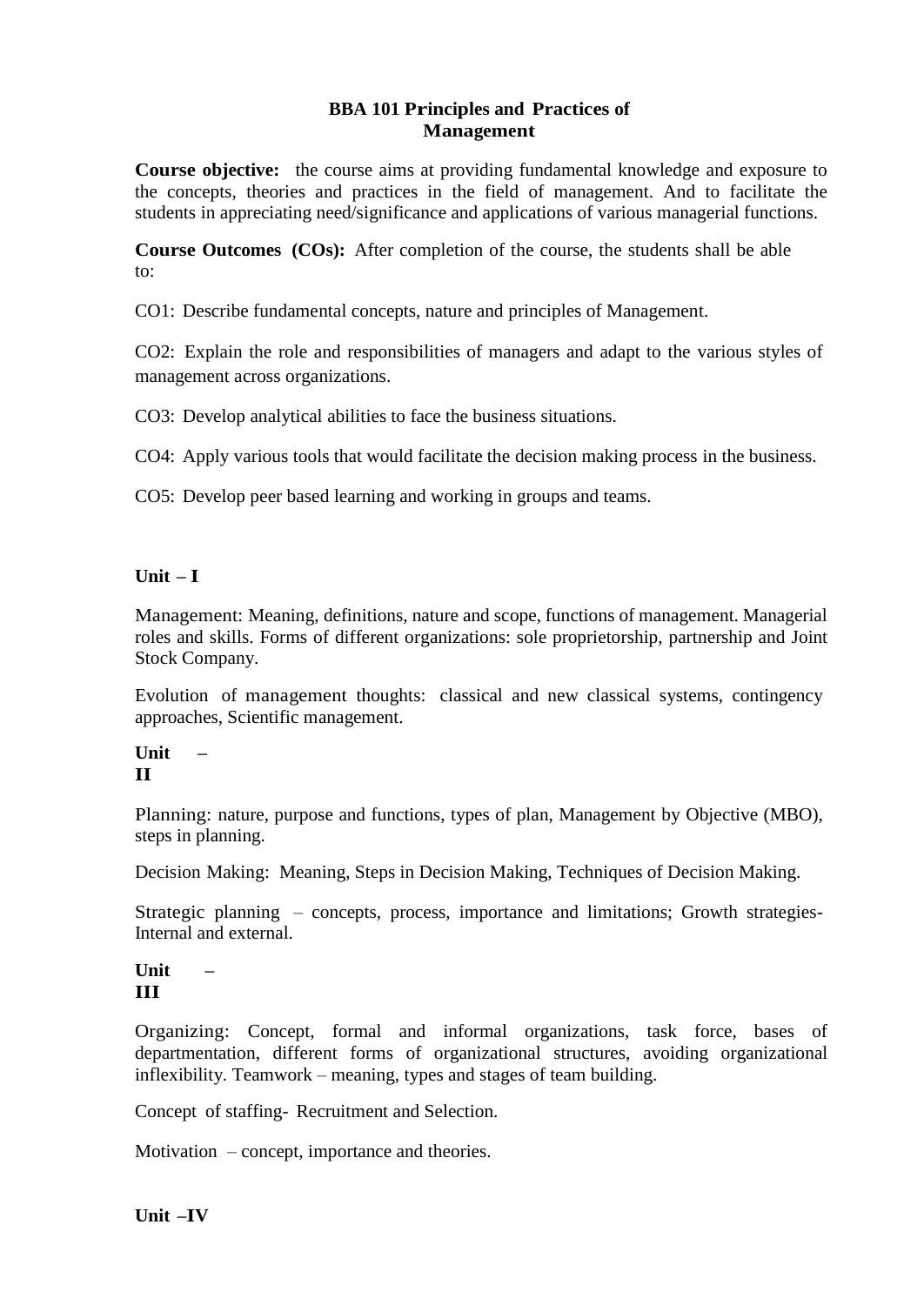Authority: definition, types, responsibility and accountability, delegation, decentralization v/s centralization, determinants of effective decentralization. Line and staff authority.

Control: function, process and types of control, nature, process, significance and span of control. Direct control v/s preventive control.

Trends and challenges of management in global scenario, emerging issues in management: Introduction to Total Quality Management (TQM), Just in Time (JIT).

#### **Suggested Textbooks:**

Principles and practices of management: L. M. PRASAD ( S. Chand publishers)

 Essentials of Management: Koontz H. & Weihrich H. (Tata Mc Graw Hill Publishers)

## **Suggested Reference books**

- Management: Stephen Robbins (Pearson publishers)
- VSP Rao & V H Krishna, Management, Excel books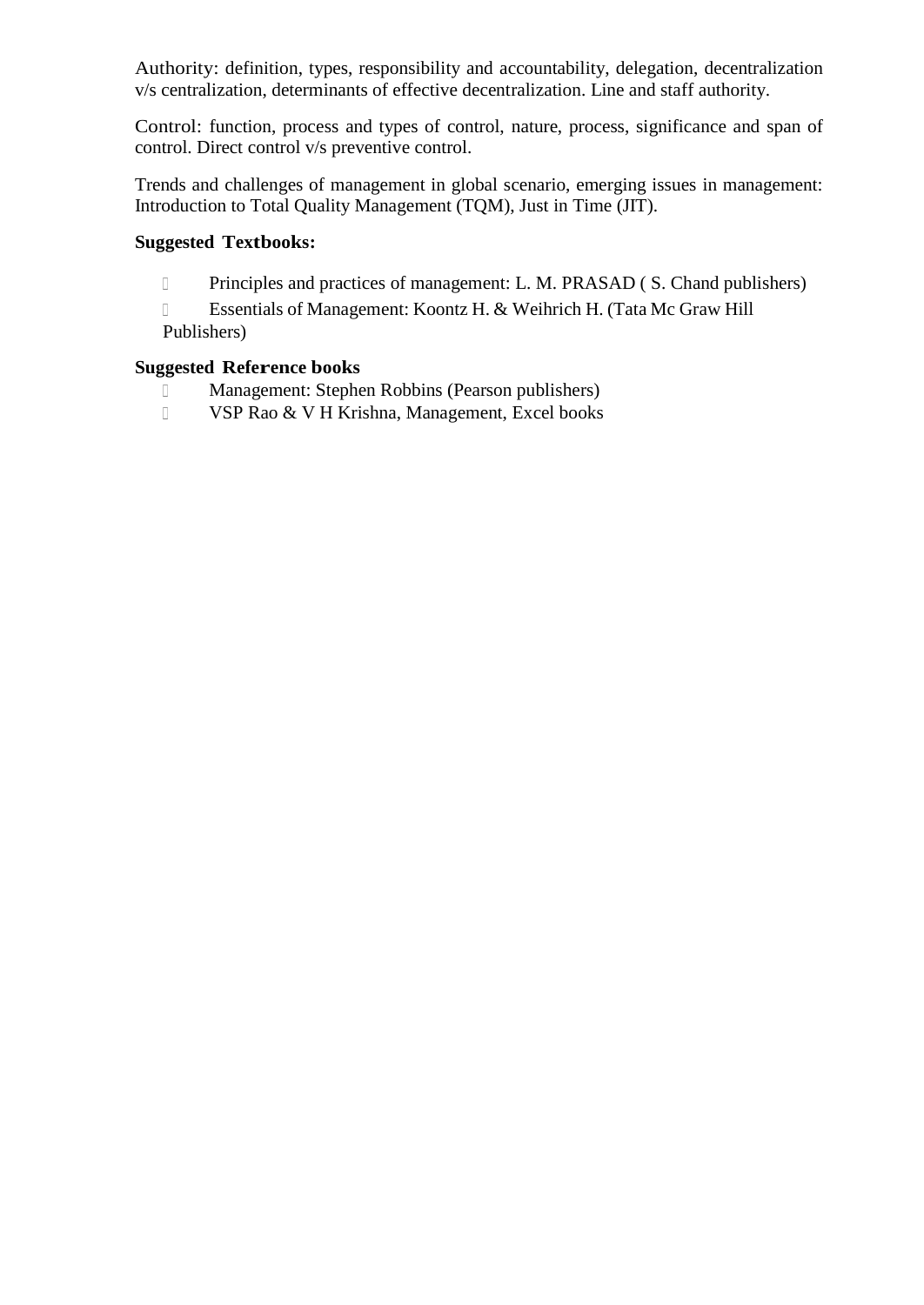## **BBA 102 BASIC ACCOUNTING**

**Course Objective:** This course aims to acquaint students with foundation of financial accountancy and its application in business. It also aims to familiarize students with regulatory framework of accounting in India.

**Course Outcomes (COs):** After completion of the course, the students shall be able to:

CO1: To understand the basic underlying concepts, principles and conventions of accounting.

CO2: To identify the rules of debit and credit in accounting.

CO3: To get an overview of the regulatory framework of accounting in India.

CO4: To prepare trading, profit & loss and balance sheet of a firm.

CO5: To comprehend the concept of depreciation and different methods to treat depreciation in accounting.

## **Unit I**

Introduction to Accounting- Meaning, objectives and Scope of Financial Accounting, Concept of Book Keeping, Basic Accounting terms, users of accounting information, limitations of Financial Accounting. Accounting Concepts and Conventions.

Accounting Standards- Concept, objectives, benefits, brief review of Accounting Standards in India.

#### **Unit II**

The Accounting Equation; Types and Nature of Accounts, Rules of Debit and Credit; Accounting process :Recording Transactions in Journal; Preparation of Ledger Accounts, Subsidiary Books; Preparation of Trial Balance.

#### **Unit III**

Bank Reconciliation Statement, Depreciation: Meaning, need & importance of depreciation, methods of charging depreciation (WDV & SLM). Preparation of Final Accounts: Preparation of Trading and Profit & Loss Account and Balance Sheet of sole proprietary business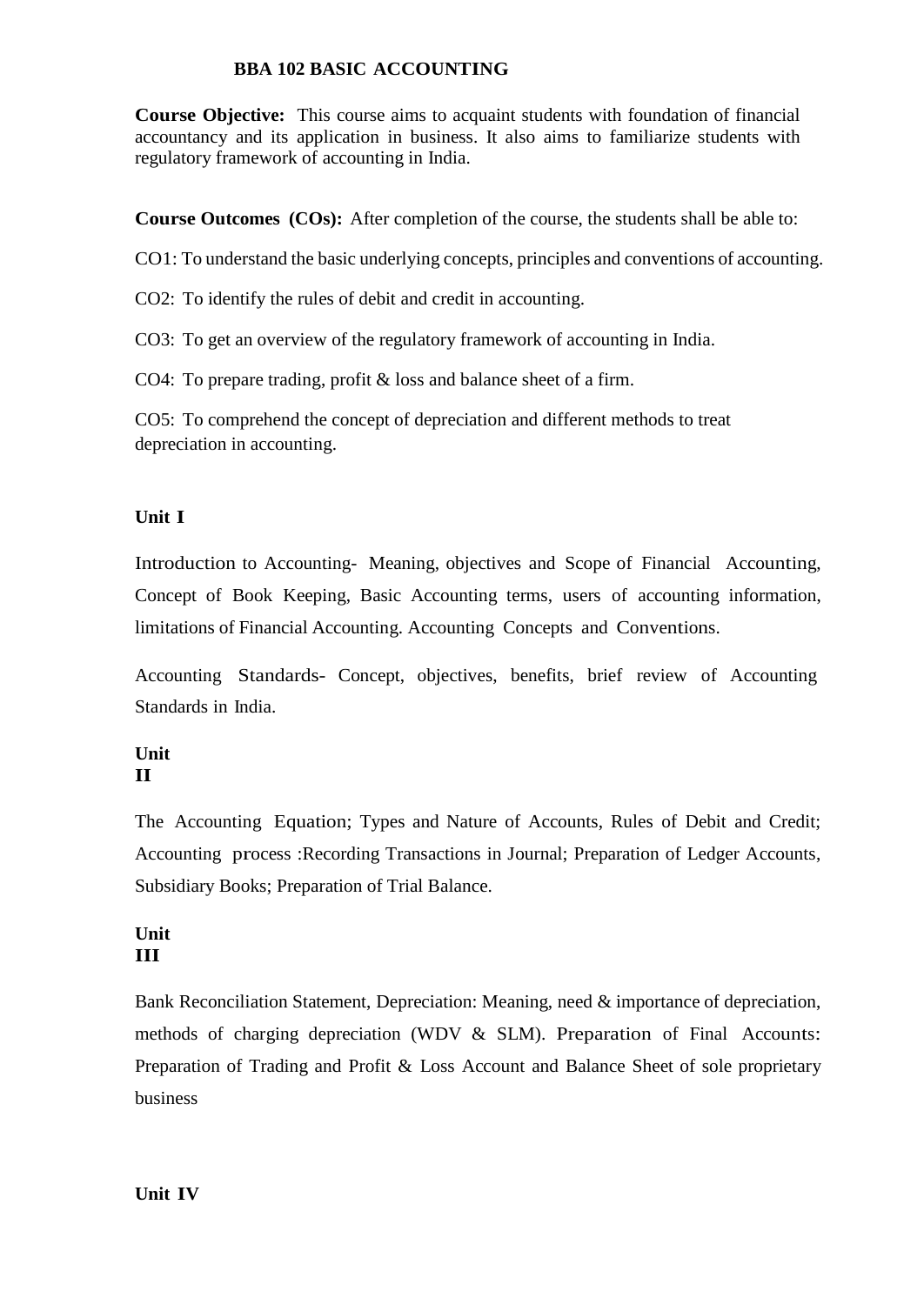Introduction to Company Final Accounts: Important provisions of Companies Act, 1956 in respect of preparation of final accounts of a company. Understanding the Annual Report of a Company.

Computerised Accounting: Computers and its application in accounting. Accounting software packages

#### **Suggested Readings:**

- 1. Maheshwari, S.N. and Maheshwari, S.K, "Financial Accounting", 2009, Vikas Publishing House, New Delhi.
- 2. Mukherjee, A. and Hanif, M., "Financial Accounting", 1st Edition, 2003, Tata McGraw Hill.
- 3. Ramchandran, N. and Kakani, R.K., "Financial Accounting for Management", 2nd Edition, 2007, Tata McGraw Hill.
- 4. Tulsian, P.C., Financial Accounting,
- 5. Horngren, Charles T., Sundem, Gart l, Elliot, John A. Philbrick, Donna R.,
- 6. "Introduction to Financial Accounting", Prentice Hall¸ New Delhi.
- 7. Gupta, Ambrish, "Financial Accounting for Management: An Analytical Perspective", Pearson Education, New Delhi.
- 8. Khatri, Dhanesh, "Financial Accounting" Tata McGraw-Hill, New Delhi.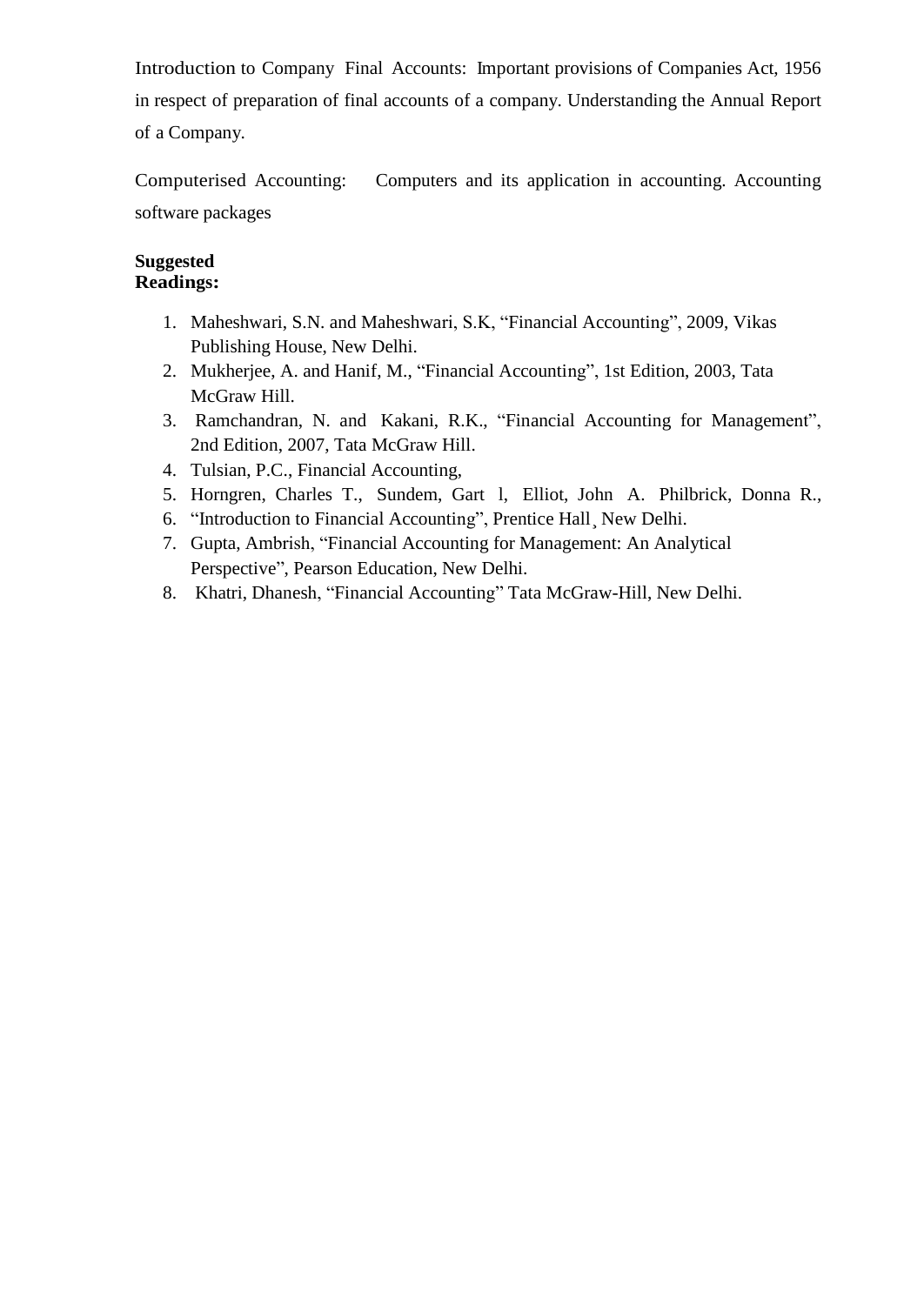# **BBA-GE 101 Managerial Economics- I**

**Course Objective:** The primary objective of this course is to equip students with the necessary economic concepts, principles, theory and techniques and enhance their managerial decision making to address business problems in a globalized economic environment

**Course Outcomes (COs):** After completion of the course, the students shall be able to:

CO1: Understand the basic concepts of managerial economics and apply the economic way of thinking to individual decisions and business decisions.

CO2: Measure price elasticity of demand, understand the determinants of elasticity and apply the concepts of price, cross and income elasticity of demand.

CO3: Understand and estimate production function and Law of Diminishing Marginal Utility.

CO4: Understand and explain four basic market models of perfect competition, monopoly, monopolistic competition, and oligopoly, and how price and quantity are determined in each model.

CO5: Understand the different costs of production and how they affect short and long run decisions.

## **Unit-I**

Introduction to Managerial Economics:Managerial Economics: Meaning, Nature, Scope & Relationship with other disciplines, Role of managerial economics in decision Making, Opportunity Cost Principle, Production Possibility Curve, Incremental Concept,Scarcity Concept.

Demand and the Firm: Demand and its Determination: Demand function; Determinants of demand; Demand elasticity – Price, Income and cross elasticity. Use of elasticity for analyzing demand, Demand estimation, Demand forecasting, Demand forecasting of new product. Indifference Curve Analysis: Meaning, Assumptions, Properties, Consumer Equilibrium, Importance of Indifference Analysis, Limitations of Indifference Theory

## **Unit-II**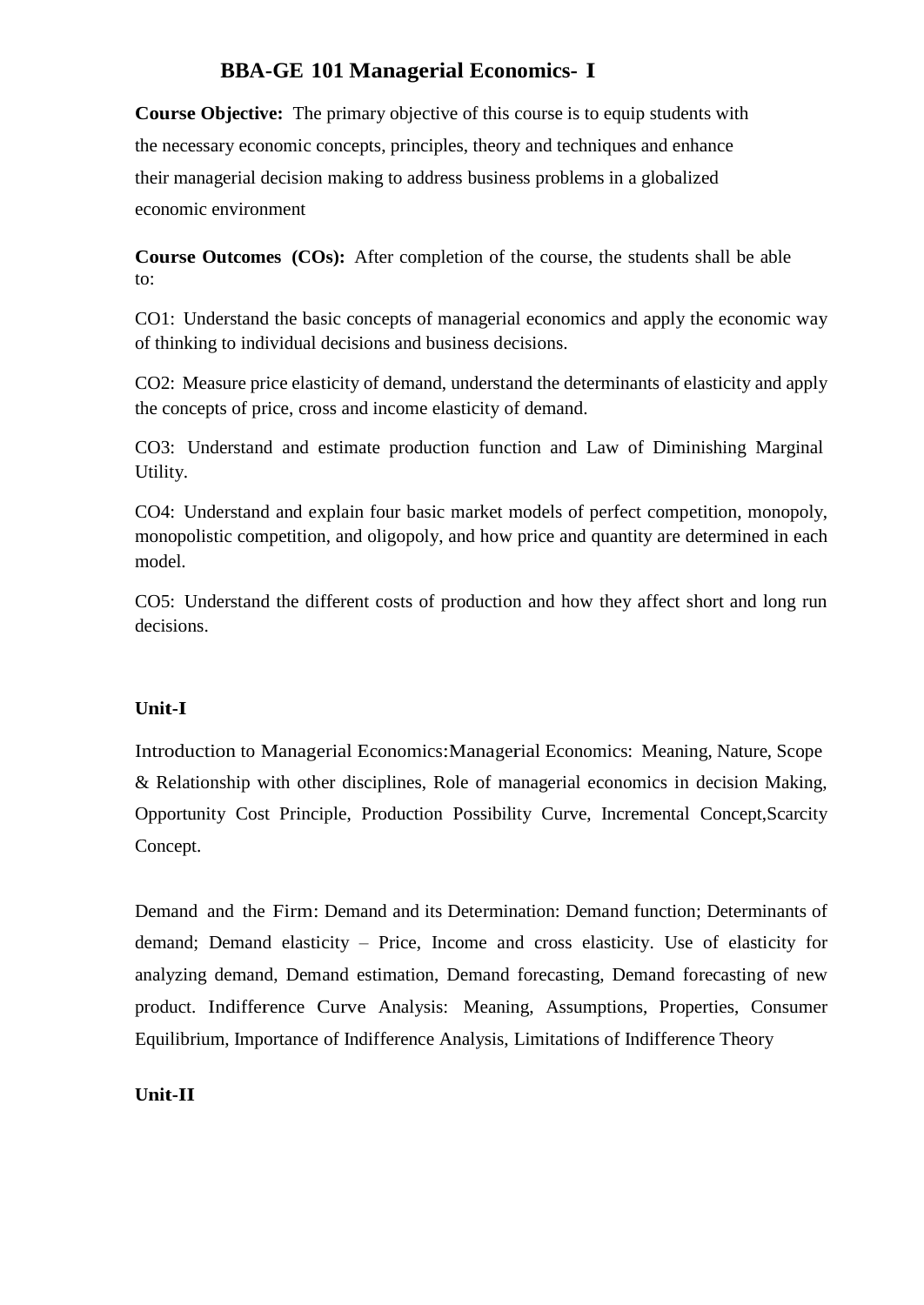Production Function : Production function Meaning, Concept of productivity and technology, Short Run and long run production function Isoquants; Least cost combination of inputs, Producer's equilibrium; Return to scale; Estimation of production function.

Theory of Cost: Cost Concepts and Determinants of cost, short run and long run cost theory, Modern Theory of Cost, Relationship between cost and production function

#### **Unit-III**

Revenue Curve: Concept of Revenue, Different Types of Revenues, concept and shapes of Total Revenue, Average revenue and marginal revenue, Relationship between Total Revenue, Average revenue and marginal revenue, Elasticity of Demand and Revenue relation

Market Structure: Market Structure: Meaning, Assumptions and Equilibrium of Perfect Competition, Monopoly, Monopolistic Competition, Oligopoly: Price and output determination under collusive oligopoly, Price and output determination under non-collusive oligopoly, Price leadership model.

#### **Unit-IV**

Pricing: Pricing practices; Commodity Pricing: Economics of advertisement costs; Types of pricing practices

Factor Pricing: Demand and supply of factor of production; Collective bargaining, Concept of rent, profit, interest- Rate of return and interest rates; Real vs. Nominal interest rates. Basic capital theory–Interest rate and return on capital. Measurement of profit.

Note: Relevant Case Studies will be discussed in class.

#### **Suggested Readings/ Books:**

1. K.K .Dewett, Modern Economic Theory, S. Chand Publication

2. D.M.Mithani, Managerial Economics Theory and Applications, Himalaya Publication

- 3. Peterson and Lewis, Managerial Economic, Prentice Hall of India
- 4. Gupta, Managerial Economics, TataMcGraw Hills
- 5. Geetika, Managerial Economics, Tata McGraw Hills
- 6. D.N.Dwivedi, Managerial Economic, Vikas Publications
- 7. Froeb, Managerial Economics, Cengage Learning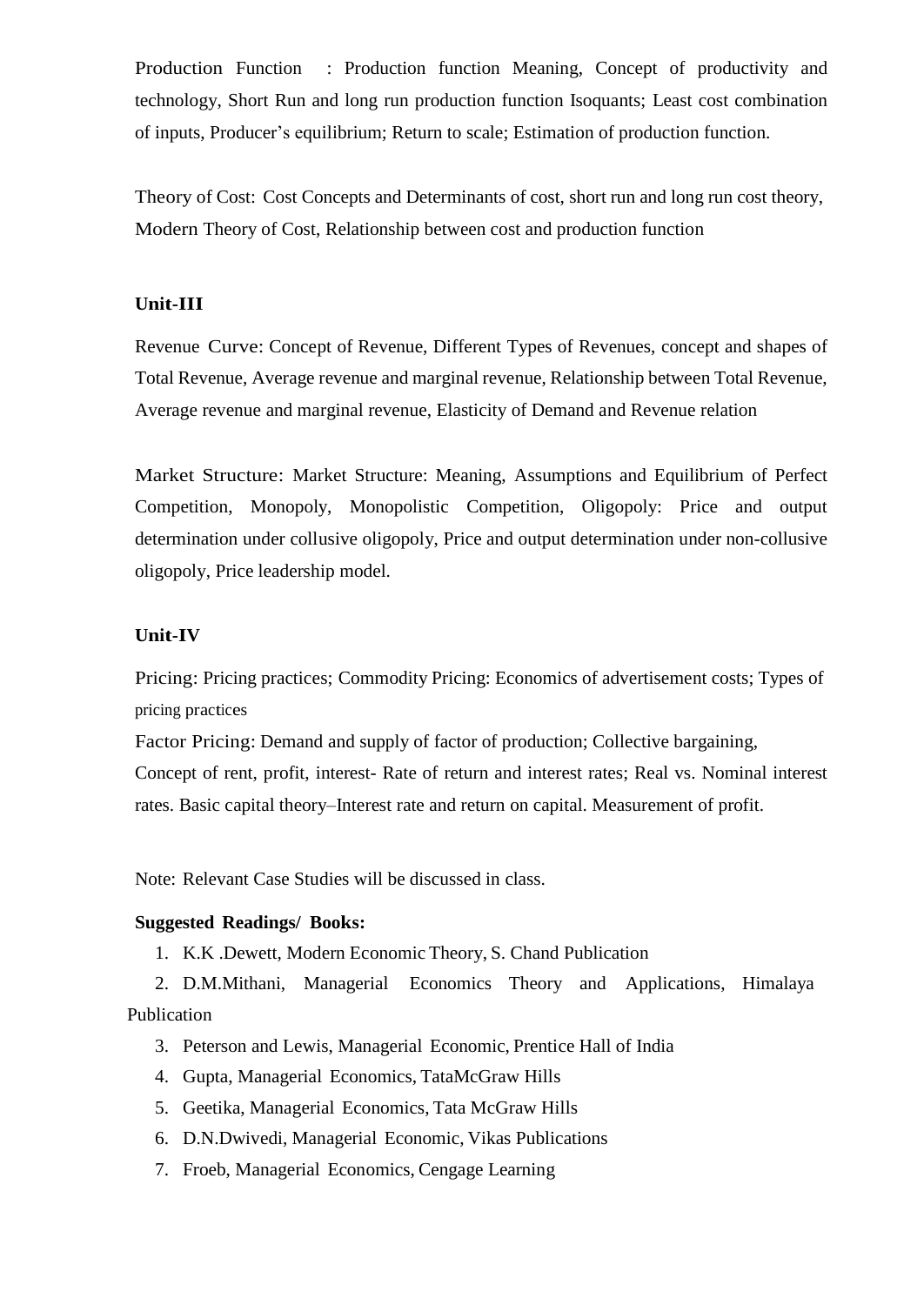8. Koutsoyiannis, A, Modern Micro Economics, Palgrave Macmillan Publishers, New Delhi.

9. Thomas Christopher R., and Maurice S. Charles, Managerial Economics – Concepts and Applications, 8th Edition,

10. Mehta, P. L, Managerial Economics – Analysis, Problems and Cases, Sultan Chand & Sons, Delhi.

11. Peterson and Lewis, Managerial Economics, 4th Edition, Prentice Hall of India Pvt. Ltd., New Delhi.

12. Shapiro, Macro Economics, Galgotia Publications.

13. H. L Ahuja Advanced Economic Analysis, S. Chand & Co. Ltd, New Delhi. 7.

14. G.S Gupta, Managerial Economics, Tata McGraw Hill.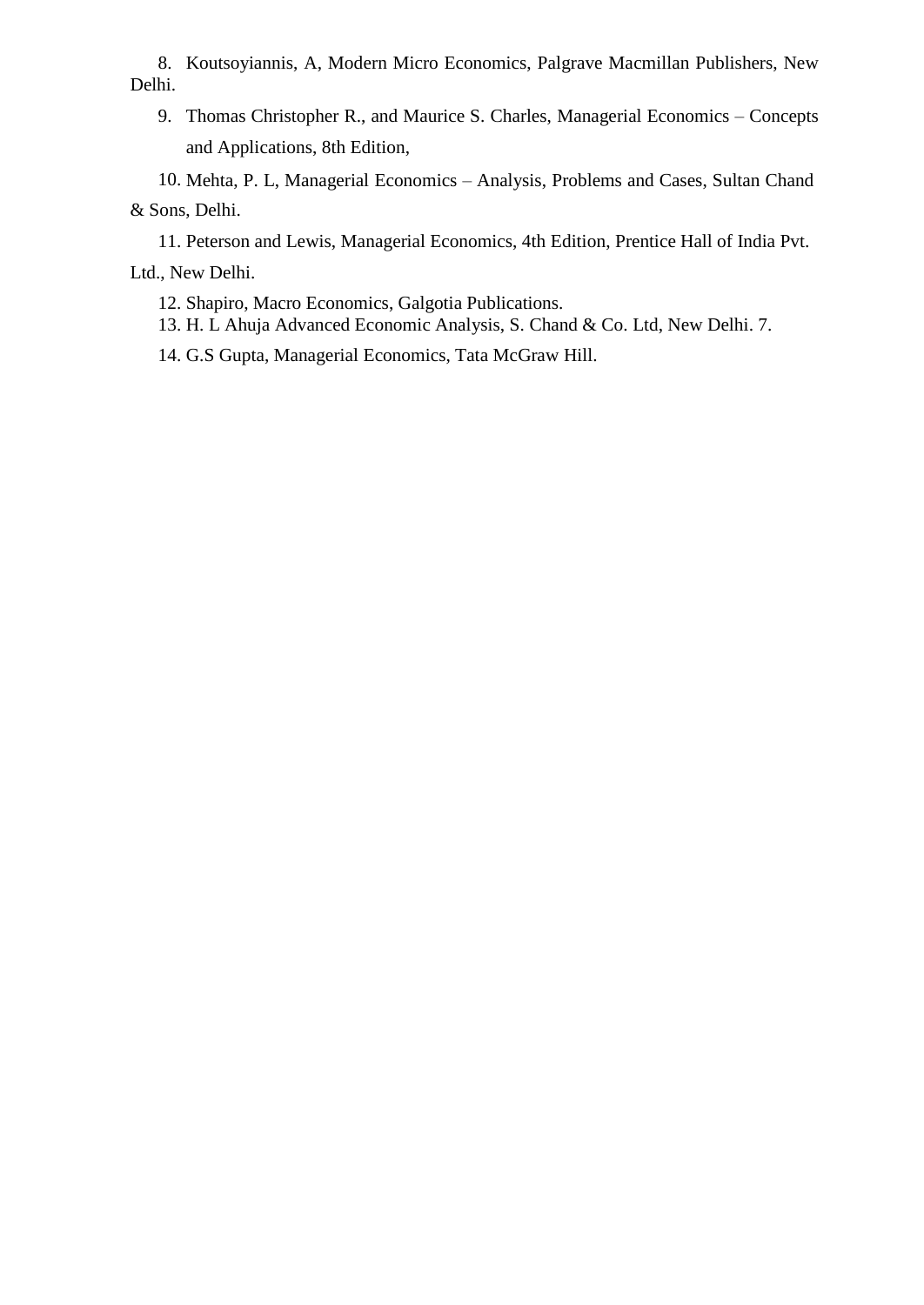## **AECC BTHU103/18English**

## **Course Outcomes:**

- $\begin{bmatrix} 1 & 1 \\ 1 & 1 \end{bmatrix}$ The objective of this course is to introduce students to the theory, fundamentals and tools of communication.
- To help the students become the independent users of English language.
- $\begin{array}{c} \square \end{array}$ To develop in them vital communication skills which are integral to their personal, social and professional interactions.
- The syllabus shall address the issues relating to the Language of communication.
- $\Box$ Students will become proficient in professional communication such as interviews, group discussions, office environments, important reading skills as well as writing skills such as report writing, note taking etc.

The recommended readings given at the end are only suggestive; the students and teachers have the freedom to consult other materials on various units/topics given below. Similarly, the questions in the examination will be aimed towards assessing the skills learnt by the students rather than the textual content of the recommended books.

## **Detailed Contents:**

## **Unit1- 1 (Introduction)**

- **Theory of Communication**
- Types and modes of Communication
- Unit- 2 (Language of Communication)
	- Verbal and Non-verbal
	- (Spoken and Written)
	- Personal, Social and Business
	- **Barriers and Strategies**
	- Intra-personal, Inter-personal and Group communication

## Unit-3 (Reading and Understanding)

- Close Reading
- Comprehension
- Summary Paraphrasing
- Analysis and Interpretation
- Translation(from Hindi/Punjabi to English and vice-versa) OR
- Precis writing /Paraphrasing (for International Students)
- D Literary/Knowledge Texts

## Unit-4 (Writing Skills)

- Documenting
- **Example 3** Report Writing
- Making notes
- D Letter writing

# **Recommended**

## **Readings:**

1. Fluency in English - Part II, Oxford University Press, 2006.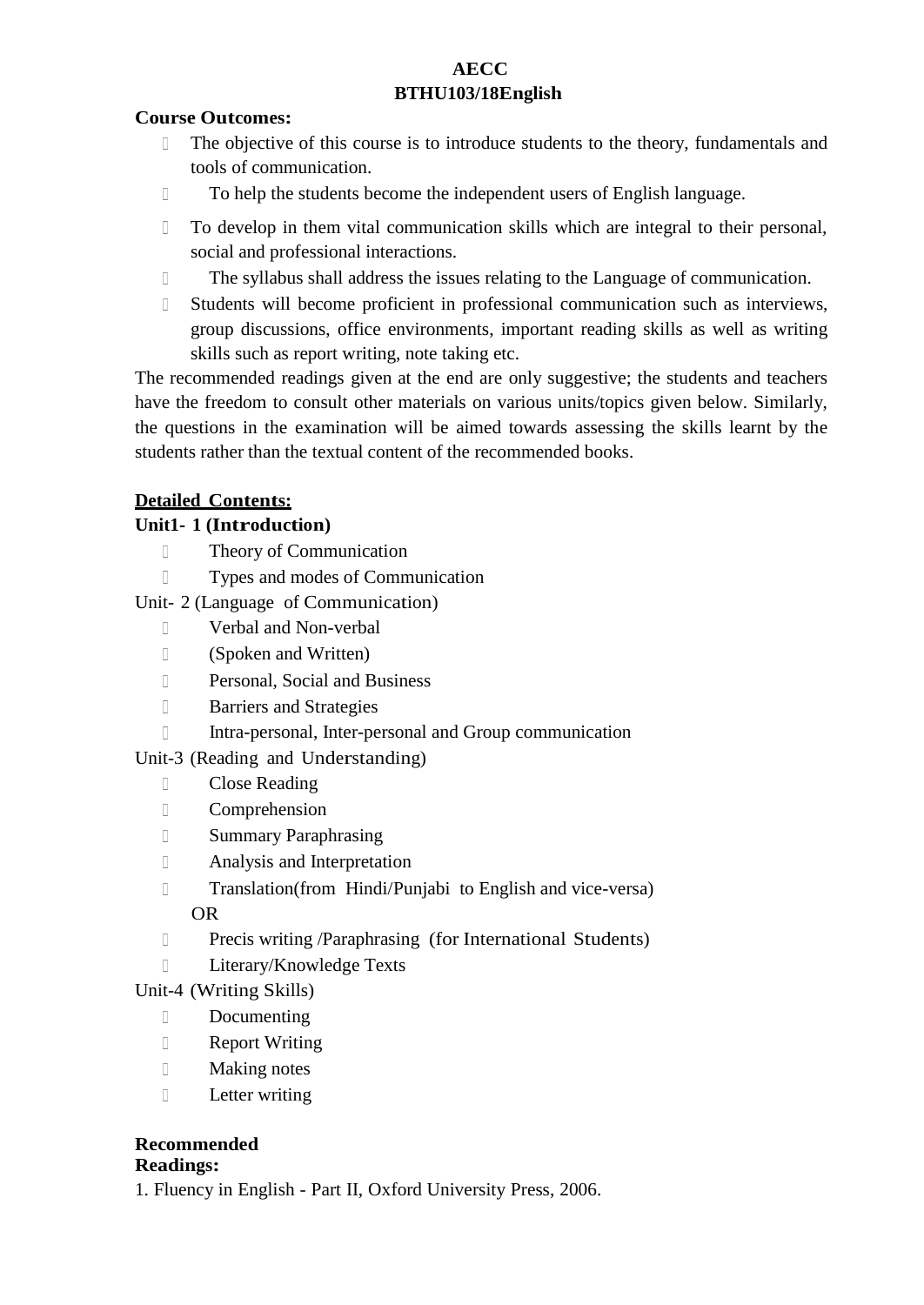- 2. Business English, Pearson, 2008.
- 3. Language, Literature and Creativity, Orient Blackswan, 2013.
- 4. Language through Literature (forthcoming) ed. Dr. Gauri Mishra, DrRanjanaKaul, DrBrati Biswas
- 5. On Writing Well. William Zinsser. Harper Resource Book. 2001
- 6. Study Writing. Liz Hamp-Lyons and Ben Heasly. Cambridge University Press. 2006.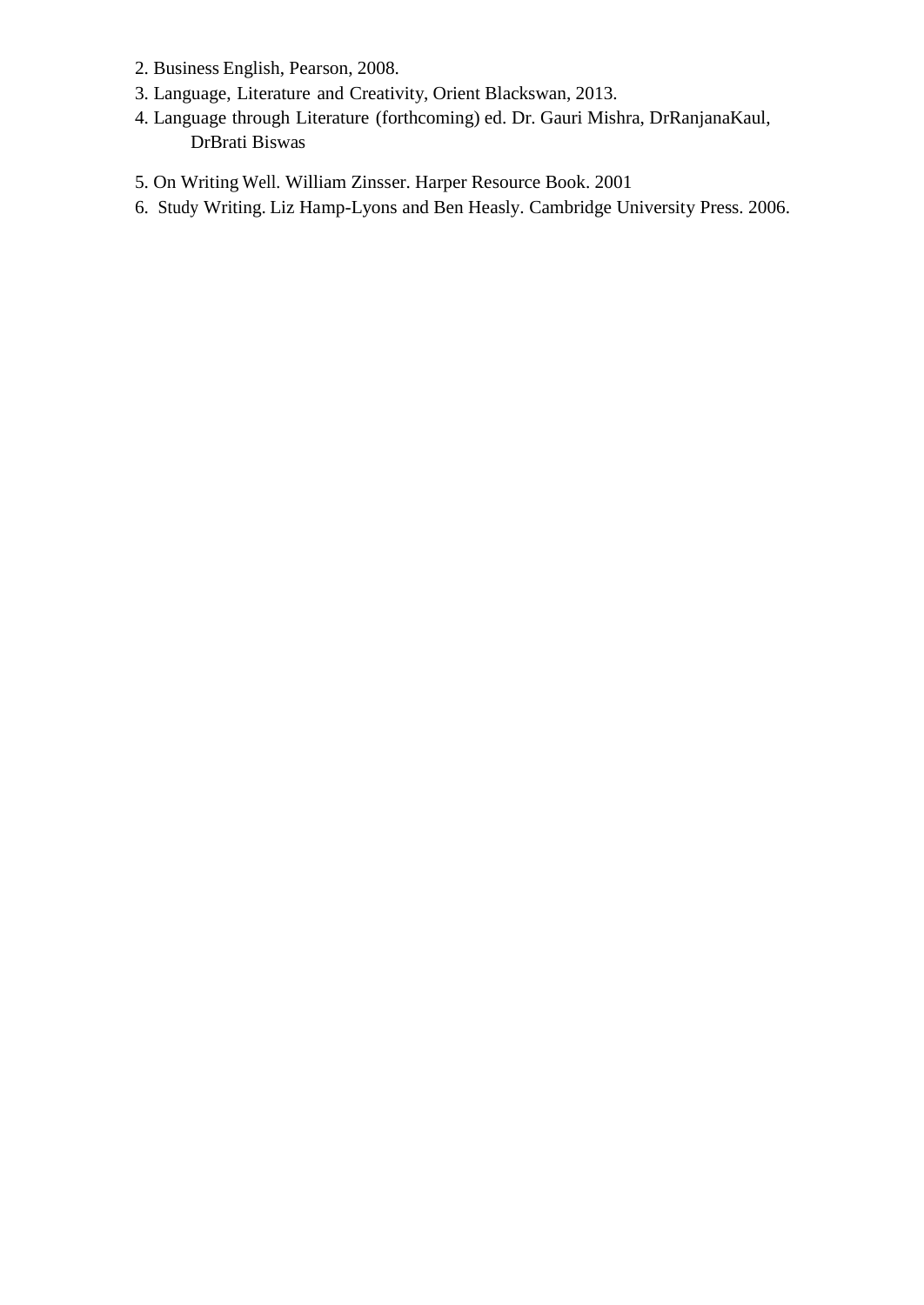#### **AECC BTHU104/18 English Practical/Laboratory**

#### **Course Outcomes:**

- The objective of this course is to introduce students to the theory, fundamentals and  $\Box$ tools of communication.
- To help the students become the independent users of English language.
- $\Box$ To develop in them vital communication skills which are integral to personal, social and professional interactions.
- The syllabus shall address the issues relating to the Language of communication.
- $\mathbb{R}$ Students will become proficient in professional communication such as interviews, group discussions and business office environments, important reading skills as well as writing skills such as report writing, note taking etc.

The recommended readings given at the end are only suggestive; the students and teachers have the freedom to consult other materials on various units/topics given below. Similarly, the questions in the examination will be aimed towards assessing the skills learnt by the students rather than the textual content of the recommended books.

Interactive practice sessions in Language Lab on Oral Communication

- D Listening Comprehension
- **Self Introduction, Group Discussion and Role Play**
- Common Everyday Situations: Conversations and Dialogues
- **Communication at Workplace**
- Interviews
- Formal Presentations
- Monologue
- Effective Communication/ Mis- Communication
- Public Speaking

#### **Recommended Readings:**

- 1. Fluency in English Part II, Oxford University Press, 2006.
- 2. Business English, Pearson, 2008.

3. Practical English Usage. Michael Swan. OUP. 1995.

4. Communication Skills. Sanjay Kumar and PushpLata. Oxford University Press. 2011.

5.Exercises in Spoken English. Parts. I-III. CIEFL, Hyderabad. Oxford University Press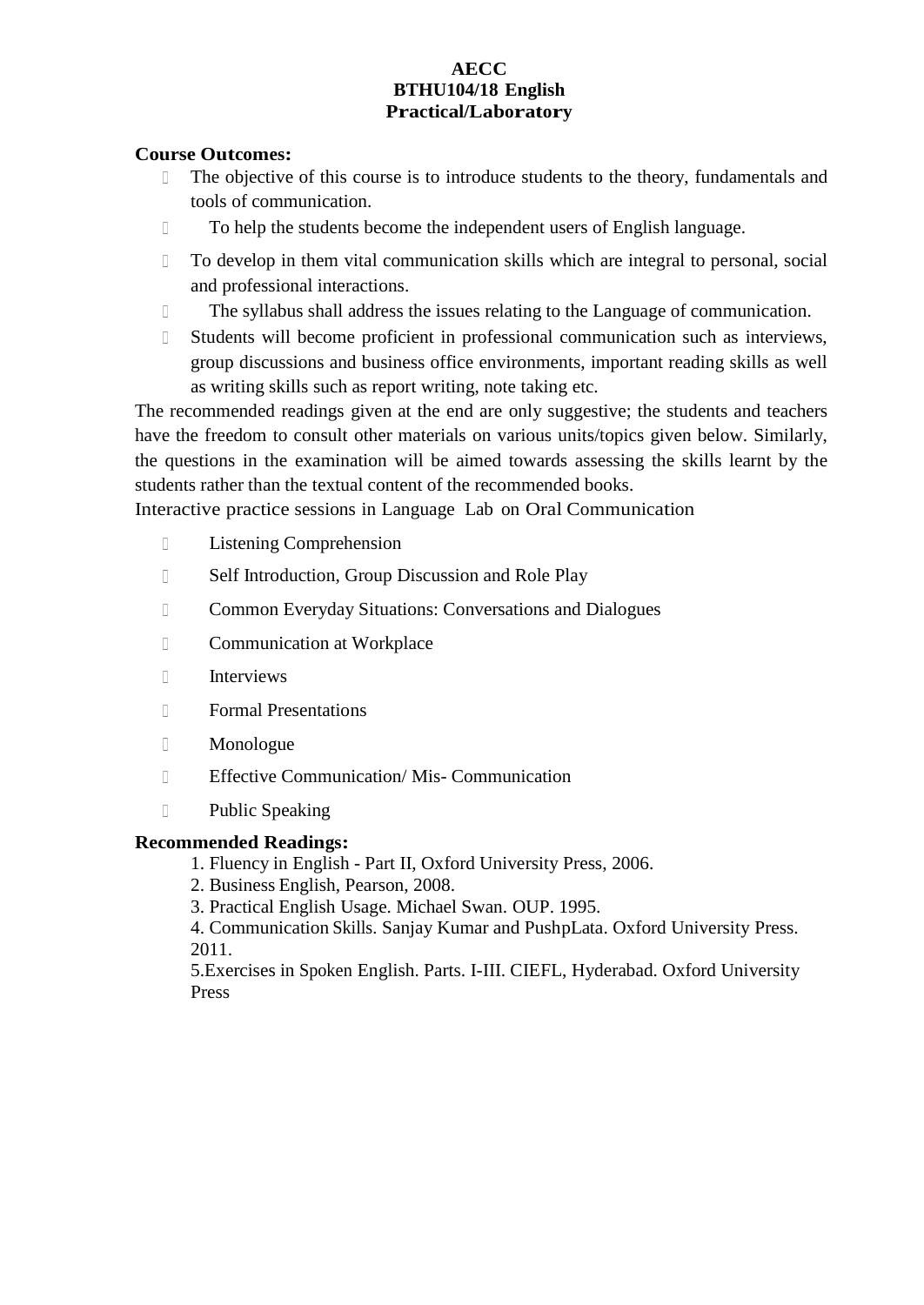#### **AECC HVPE 101-18 Human Values, De-addiction and Traffic Rules**

#### **Course Objective**

This introductory course input is intended

- a. To help the students appreciate the essential complementarily between 'VALUES' and 'SKILLS' to ensure sustained happiness and prosperity which are the core aspirations of all human beings.
- b. To facilitate the development of a Holistic perspective among students towards life, profession and happiness, based on a correct understanding of the Human reality and the rest of Existence. Such a holistic perspective forms the basis of Value based living in a natural way.
- c. To highlight plausible implications of such a Holistic understanding in terms of ethical human conduct, trustful and mutually satisfying human behavior and mutually enriching interaction with Nature.

Thus, this course is intended to provide a much needed orientational input in Value Education to the young enquiring minds.

#### **Course Methodology**

- The methodology of this course is universally adaptable, involving a systematic and  $\begin{array}{ccc} \hline \end{array}$ rational study of the human being vis-à-vis the rest of existence.
- It is free from any dogma or value prescriptions.
- It is a process of self-investigation and self-exploration, and not of giving sermons.

Whatever is found as truth or reality is stated as proposal and the students are facilitated to verify it in their own right based on their Natural Acceptance and Experiential Validation.

- $\Box$ This process of self-exploration takes the form of a dialogue between the teacher and the students to begin with, and within the student himself/herself finally.
- $\begin{array}{c} \square \end{array}$ This self-exploration also enables them to evaluate their pre-conditionings and present beliefs.

## **Content for Lectures:**

Module 1: Course Introduction - Need, Basic Guidelines, Content and Process for Value Education [6]

- 1. Understanding the need, basic guidelines, content and process for Value Education
- 2. Self Exploration–what is it? its content and process; 'Natural Acceptance' and Experiential Validation- as the mechanism for self exploration
- 3. Continuous Happiness and Prosperity- A look at basic Human Aspirations
- 4. Right understanding, Relationship and Physical Facilities- the basic requirements for fulfillment of aspirations of every human being with their correct priority
- 5. Understanding Happiness and Prosperity correctly- A critical appraisal of the current scenario
- 6. Method to fulfill the above human aspirations: understanding and living in harmony at various levels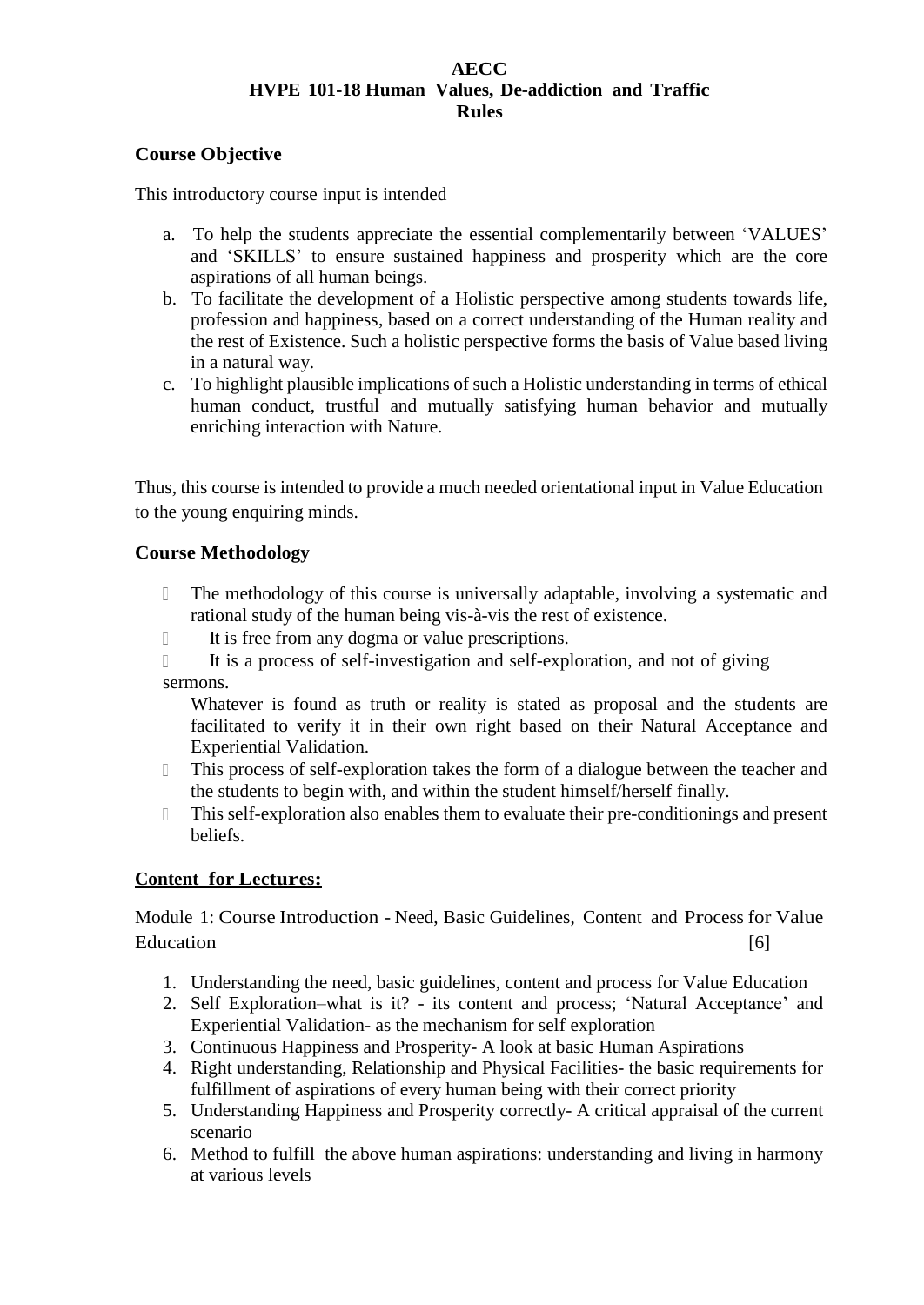## Module 2: Understanding Harmony in the Human Being - Harmony in Myself! [6]

- 7. Understanding human being as a co-existence of the sentient 'I' and the material 'Body'
- 8. Understanding the needs of Self ('I') and 'Body' Sukh and Suvidha
- 9. Understanding the Body as an instrument of 'I' (I being the doer, seer and enjoyer)
- 10. Understanding the characteristics and activities of 'I' and harmony in 'I'
- 11. Understanding the harmony of I with the Body: Sanyam and Swasthya; correct appraisal of Physical needs, meaning of Prosperity in detail
- 12. Programs to ensure Sanyam and Swasthya
	- Practice Exercises and Case Studies will be taken up in Practice Sessions.

Module 3: Understanding Harmony in the Family and Society- Harmony in Human-Human Relationship

[6]

- 13. Understanding harmony in the Family- the basic unit of human interaction
- 14. Understanding values in human-human relationship; meaning of Nyaya and program for its fulfillment to ensure Ubhay-tripti; Trust (Vishwas) and Respect (Samman) as the foundational values of relationship
- 15. Understanding the meaning of Vishwas; Difference between intention and competence
- 16. Understanding the meaning of Samman, Difference between respect and differentiation; the other salient values in relationship
- 17. Understanding the harmony in the society (society being an extension of family): Samadhan, Samridhi, Abhay, Sah-astitva as comprehensive Human Goals
- 18. Visualizing a universal harmonious order in society- Undivided Society (Akhand Samaj), Universal Order (Sarvabhaum Vyawastha )- from family to world family! - Practice Exercises and Case Studies will be taken up in Practice Sessions.

Module 4: Understanding Harmony in the Nature and Existence - Whole existence as Co-existence [4]

- 19. Understanding the harmony in the Nature
- 20. Interconnectedness and mutual fulfillment among the four orders of naturerecyclability and self-regulation in nature
- 21. Understanding Existence as Co-existence (Sah-astitva) of mutually interacting units in all-pervasive space
- 22. Holistic perception of harmony at all levels of existence
	- Practice Exercises and Case Studies will be taken up in Practice Sessions.

Module 5: Implications of the above Holistic Understanding of Harmony on Professional Ethics

[6]

- 23. Natural acceptance of human values
- 24. Definitiveness of Ethical Human Conduct
- 25. Basis for Humanistic Education, Humanistic Constitution and Humanistic Universal Order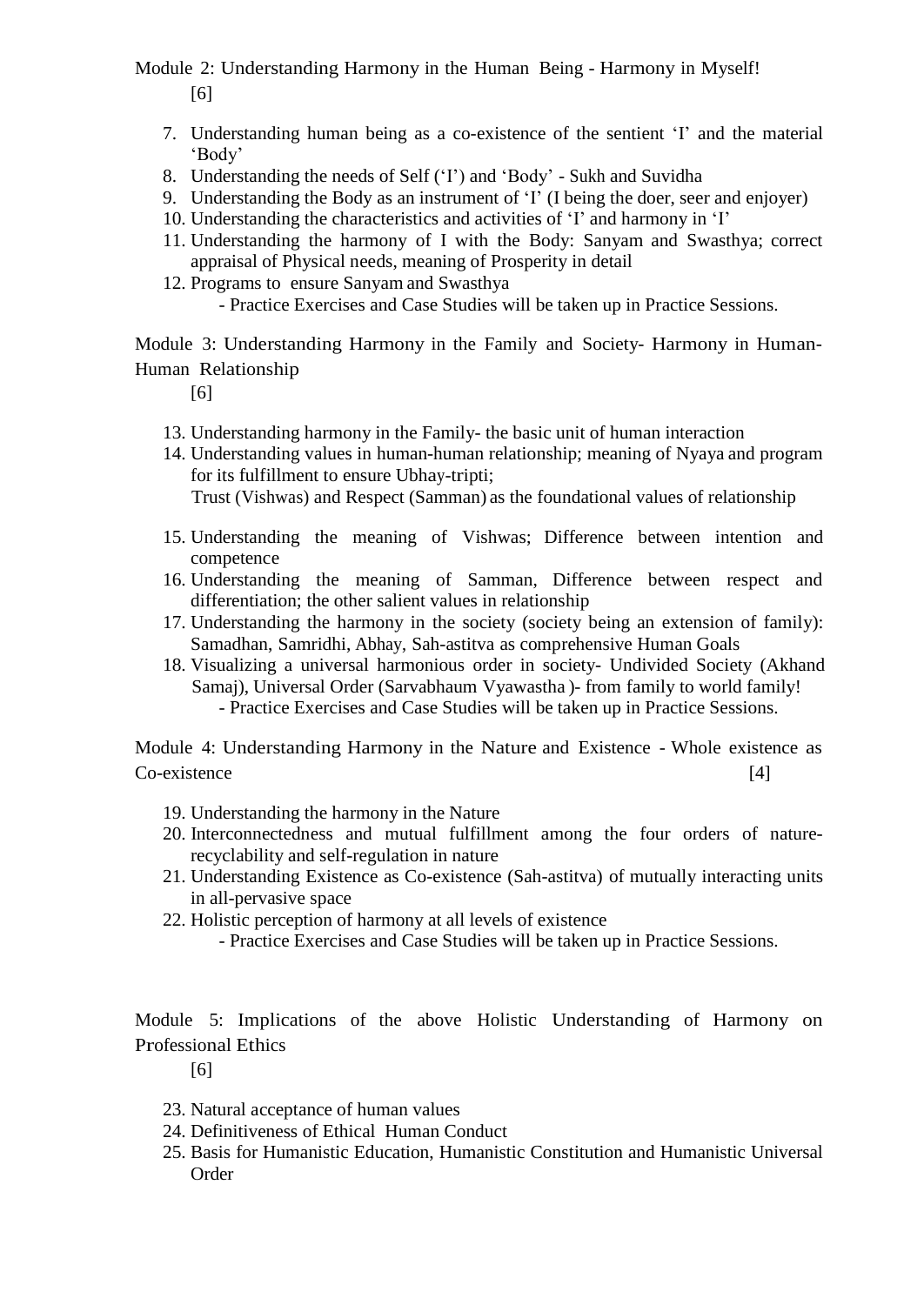26. Competence in professional ethics:

a) Ability to utilize the professional competence for augmenting universal human order,

b) Ability to identify the scope and characteristics of people-friendly and ecofriendly production systems,

c) Ability to identify and develop appropriate technologies and management patterns for above production systems.

- 27. Case studies of typical holistic technologies, management models and production systems
- 28. Strategy for transition from the present state to Universal Human Order:
	- a) At the level of individual: as socially and ecologically responsible engineers, technologists and managers

b) At the level of society: as mutually enriching institutions and organizations

# **Text Book**

R R Gaur, R Sangal, G P Bagaria, 2009, A Foundation Course in Value Education.

## **Reference Books**

1. Ivan Illich, 1974, Energy & Equity, The Trinity Press, Worcester, and HarperCollins, USA

2. E.F. Schumacher, 1973, Small is Beautiful: a study of economics as if people mattered, Blond & Briggs, Britain.

- 3. A Nagraj, 1998, Jeevan Vidya ek Parichay, Divya Path Sansthan, Amarkantak.
- 4. Sussan George, 1976, How the Other Half Dies, Penguin Press. Reprinted 1986, 1991

5. PL Dhar, RR Gaur, 1990, Science and Humanism, Commonwealth Purblishers.

6. A.N. Tripathy, 2003, Human Values, New Age International Publishers.

7. Subhas Palekar, 2000, How to practice Natural Farming, Pracheen(Vaidik) Krishi Tantra Shodh, Amravati.

8. Donella H. Meadows, Dennis L. Meadows, Jorgen Randers, William W. Behrens III, 1972, Limits to Growth – Club of Rome's report, Universe Books.

9. E G Seebauer & Robert L. Berry, 2000, Fundamentals of Ethics for Scientists & Engineers , Oxford University Press

10. M Govindrajran, S Natrajan & V.S. Senthil Kumar, Engineering Ethics (including Human Values), Eastern Economy Edition, Prentice Hall of India Ltd.

11. B P Banerjee, 2005, Foundations of Ethics and Management, Excel Books.

12. B L Bajpai, 2004, Indian Ethos and Modern Management, New Royal Book Co., Lucknow. Reprinted 2008.

## Relevant CDs, Movies, Documentaries & Other Literature:

1. Value Education website, [http://uhv.ac.in](http://uhv.ac.in/)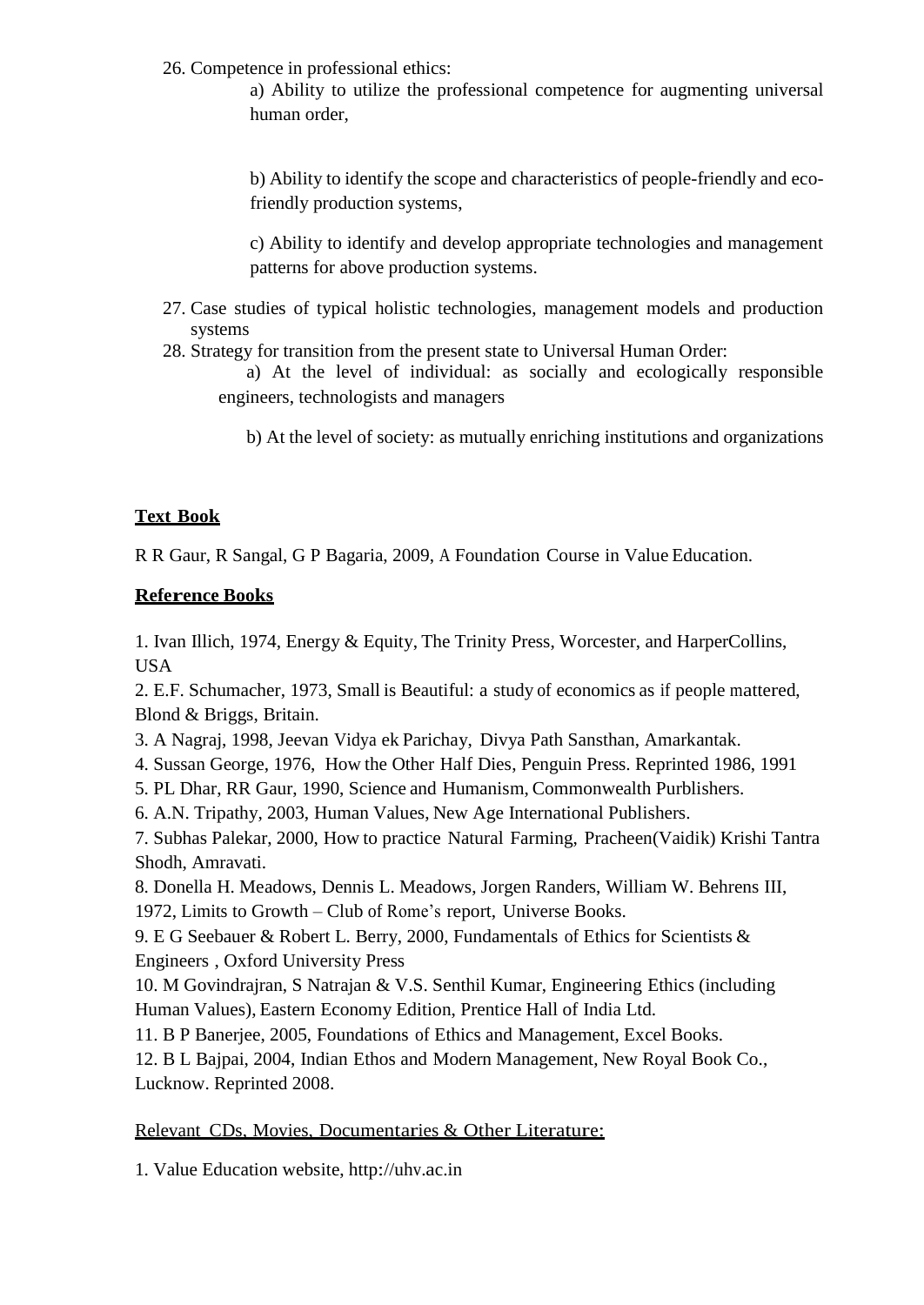- 2. Story of Stuff, [http://www.storyofstuff.com](http://www.storyofstuff.com/)
- 3. Al Gore, An Inconvenient Truth, Paramount Classics, USA
- 4. Charlie Chaplin, Modern Times, United Artists, USA
- 5. IIT Delhi, Modern Technology the Untold Story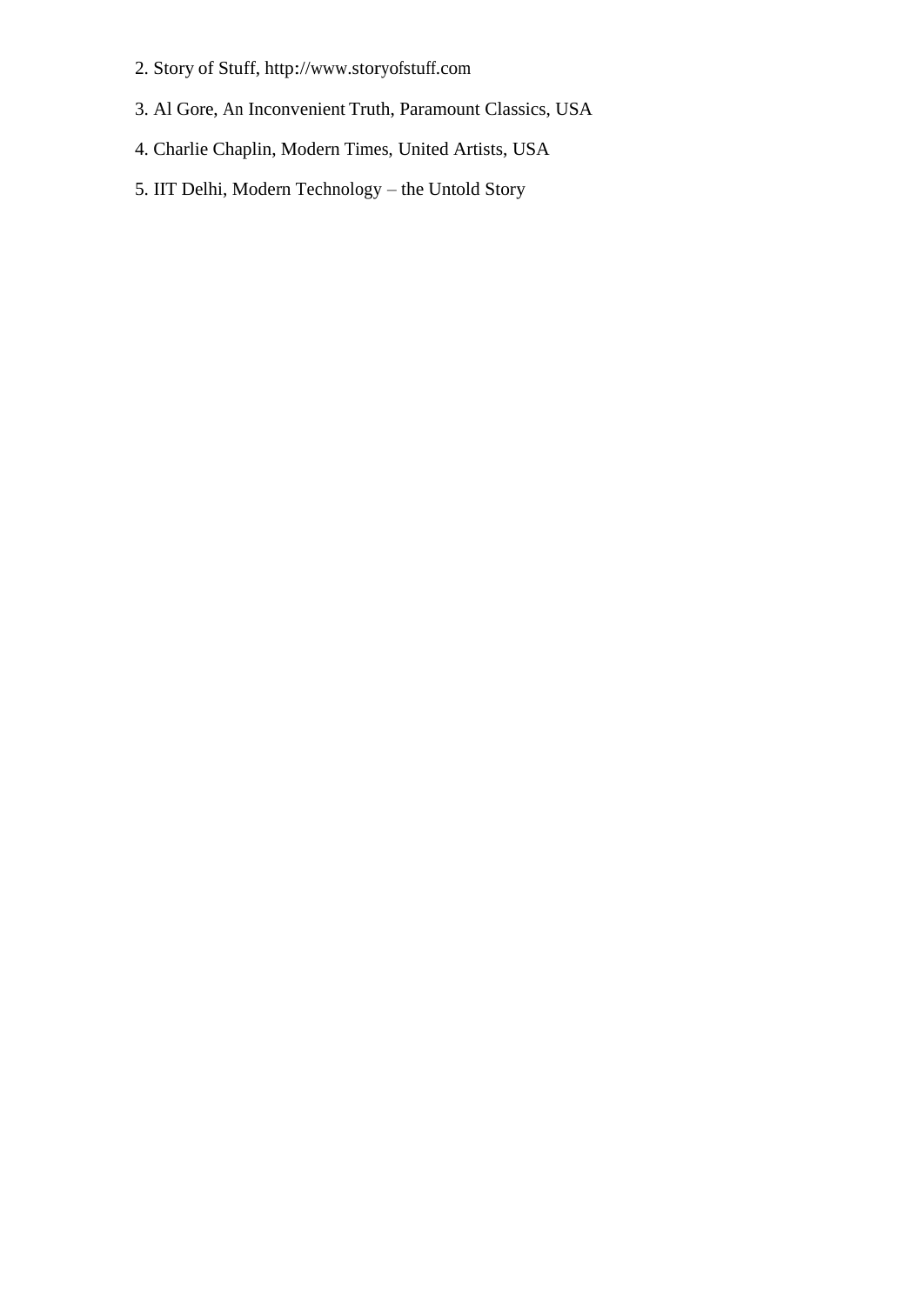## **AECC HVPE 102-18 Human Values, De-addiction and Traffic Rules (Lab/Seminar)**

One each seminar will be orgnizied on Drug De-addiction and Traffic Rules. Eminent scholar and experts of the subject will be called for the Seminar atleast once during the semester. It will be binding for all the students to attend the seminar.